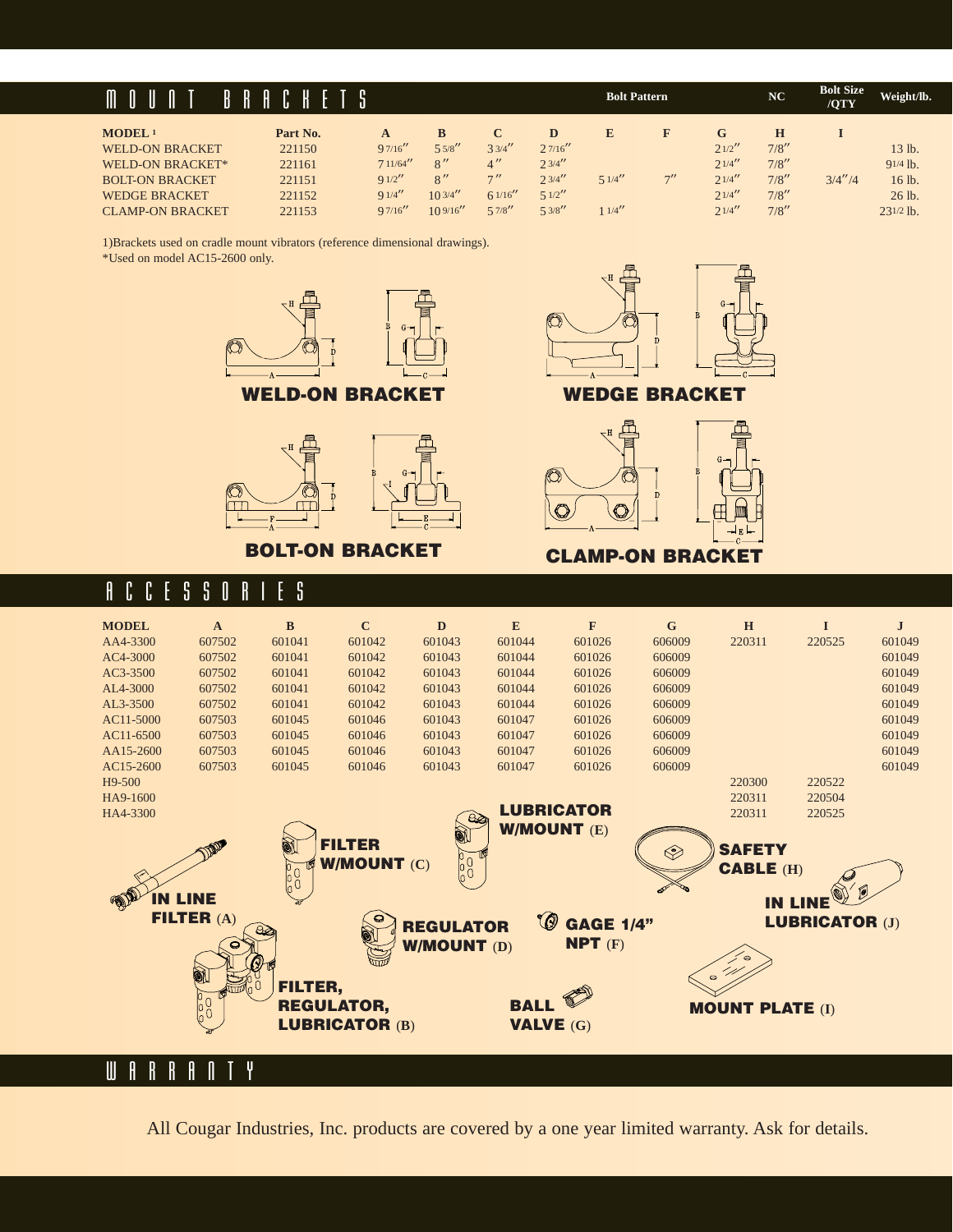# COUGAR. AIR AND HYDRAULIC VIBRATORS



Compact, lightweight, can be used virtually anywhere



BALL VIBRATORS AIR VIBRATORS Hardworking-Tough-Dependable Permanent or quick change base





ELECTRIC VIBRATORS The highest quality Electric Vibrator you can buy



HYDRAULIC VIBRATORS

Powerful-Quiet-Efficient Adjustable weights and frequency

TRUCK VIBRATORS Dump wet, sticky, and frozen material 12 and 24 volt; "The Original"



© Copyright 1997 Cougar Industries Inc. Form 420 Printed in USA 10/97

3600 Cougar Drive, Peru, Illinois 61354-9336 Phone: (800) 262-2106 • Fax: (815) 224-1241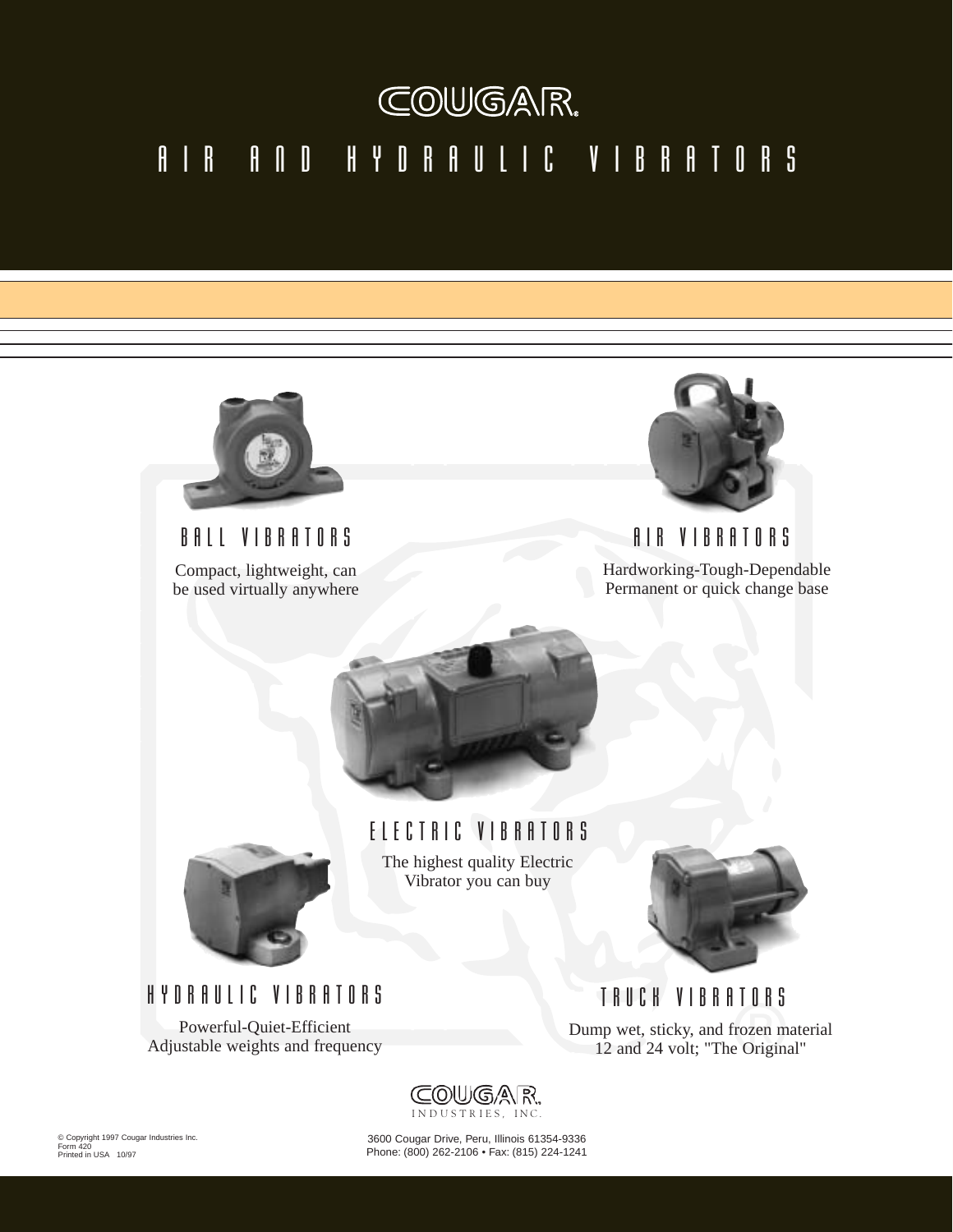# COUGAR. AIR AND HYDRAULIC VIBRATORS



in the vibrator equipment industry, Cougar Industries provides high performance, cost effective solutions to material flow problems. Cougar's line of Air and Hydraulic Vibrators are compact and light weight, can be mounted where flow or sticking problems occur.

#### COUGAR OFFERS HIGH PERFORMANCE

Constructed of high performance materials, Cougar Air and Hydraulic Vibrators are designed to produce more force for size, weight and cost than any other air or hydraulic vibrator available. Offering durability and ruggedness, Cougar Air and Hydraulic

Vibrators effectively operate in extreme cold and heat as well as in dirt, dust and water.

#### WHEN MATERIAL REFUSES TO FLOW

from a bin or railcar; when products are not compacting or flowing properly in a form, mold or material handling system, use Cougar Air and Hydraulic Vibrators. Quiet, efficient air and hydraulic vibrators create the forces necessary to move your material. Because they are air and hydraulic powered, speed can be adjusted, resulting in a wide range of force outputs. The use of air and hydraulic vibrators also

protect from electrical hazards such as wet environments and wash downs.

#### OUR BUSINESS IS **VIRRATORS**

Ideal for a variety of industries, applications and materials. Cougar Industries offers its products through a strong network of dealers and distributors. Providing expert technical assistance, an engineering department for special applications, and fast repair service, Cougar Industries understands your vibrator needs.

For more information and a list of Cougar Industries dealers, please call 1-800-262-2106.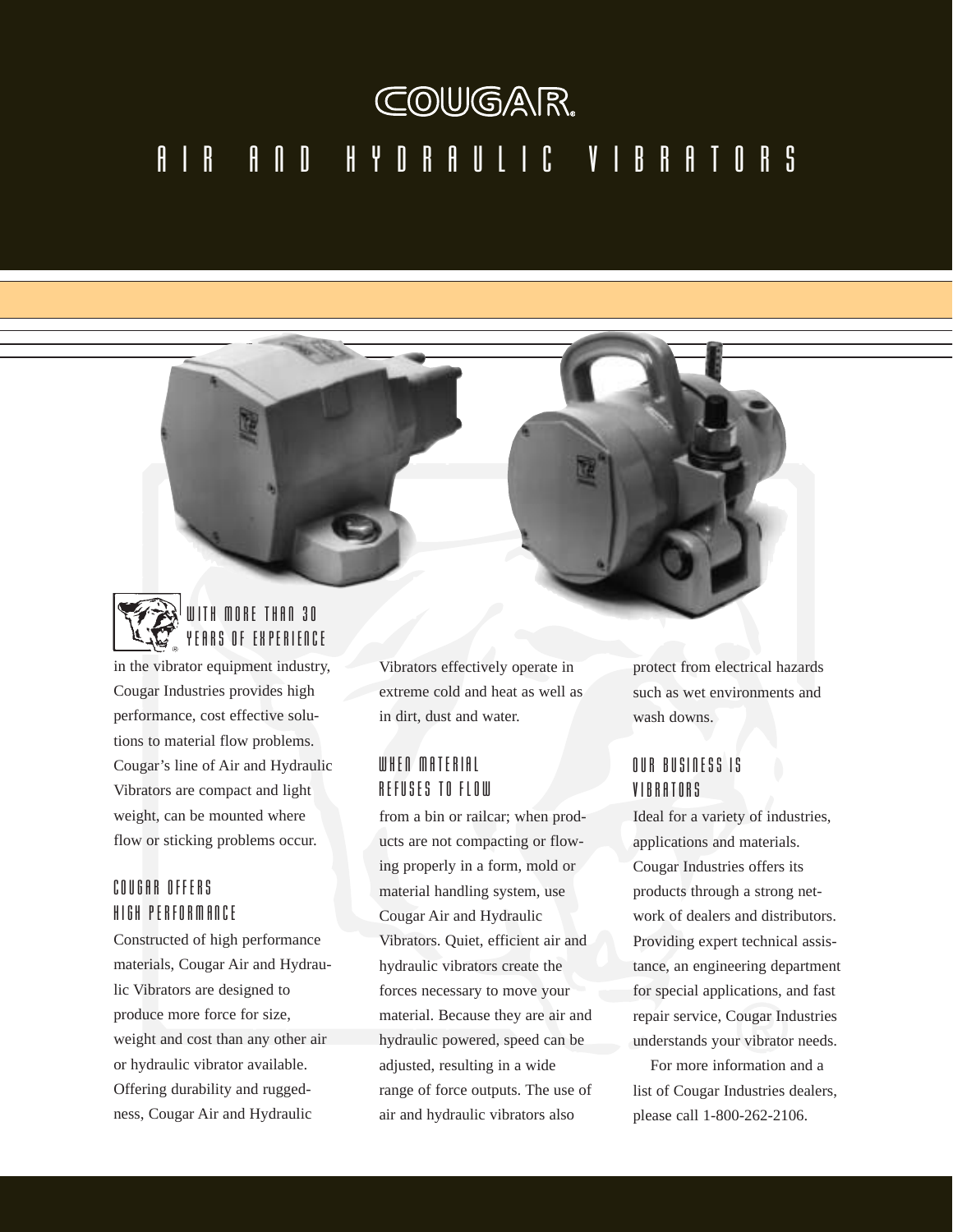## FEATURES



# **Rail Cars**

**AC4-3000**





# **Clamp On**

**AL4-3500**

# **Cradle Mount Wedge Bracket**

**AC11-5000**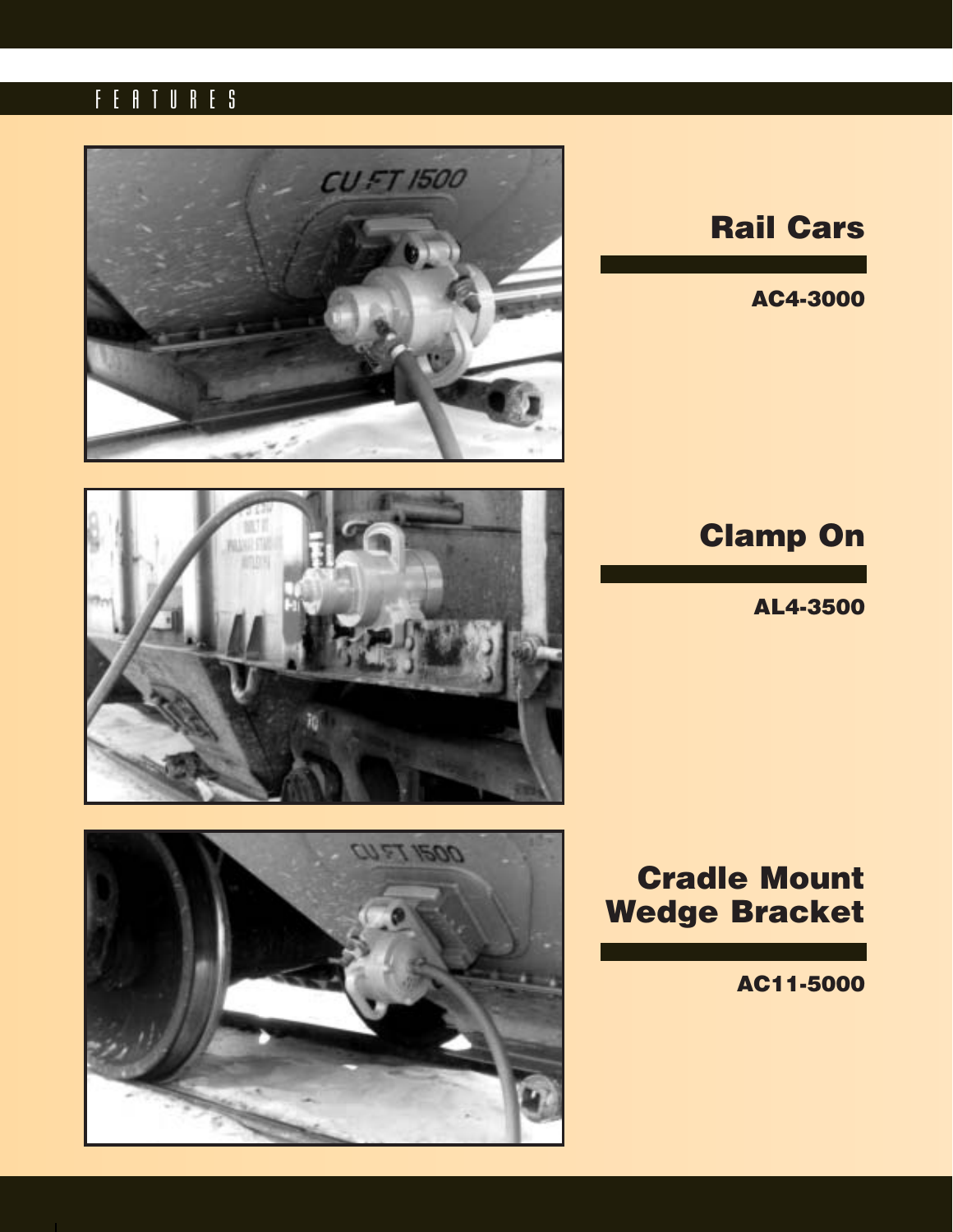# AIR VIBRATORS

| PERF                               | $\mathbb{I}$<br>$\mathbb I$<br>$\mathbf{R}$ | A.        |           |           | FORCE lb. $(IN.LB.)3$   |           |            |                |                 |                |                 |
|------------------------------------|---------------------------------------------|-----------|-----------|-----------|-------------------------|-----------|------------|----------------|-----------------|----------------|-----------------|
| MODEL*                             | MAX. RPM <sup>1</sup>                       |           | 2•        | 3         | $\overline{\mathbf{4}}$ | 5         | 6          | $\overline{7}$ | <b>MAX PSI.</b> | <b>MAX CFM</b> | dB <sup>2</sup> |
| AA4-3300                           | 4500                                        | 1150(2.0) | 1350(2.4) | 1650(2.9) | 1950(3.4)               | 2250(3.9) | 2550(4.4)  | 3300(5.8)      | 80              | 50             | 90              |
| AC4-3000                           | 4600                                        | 1550(2.6) | 1800(3.0) | 2150(3.6) | 2400(4.0)               | 2750(4.6) | 3000(5.0)  |                | 80              | 48.4           | 95              |
| AC3-3500                           | 3500                                        | 1800(5.2) | 2100(6.0) | 2500(7.2) | 2800(8.1)               | 3200(9.2) | 3500(10.1) |                | 80              | 50             | 97              |
| AL4-3000                           | 4600                                        | 1550(2.6) | 1800(3.0) | 2150(3.6) | 2400(4.0)               | 2750(4.6) | 3000(5.0)  |                | 80              | 48.4           | 95              |
| $AL3-3500$                         | 3500                                        | 1800(5.2) | 2100(6.0) | 2500(7.2) | 2800(8.1)               | 3200(9.2) | 3500(10.1) |                | 80              | 50             | 97              |
| AA15-2600                          | 15000                                       |           |           |           |                         |           |            | 2697(.42)      | 80              | 41.3           | 94              |
| AC15-2600                          | 15000                                       |           |           |           |                         |           |            | 2697(.42)      | 80              | 41.3           | 94              |
| AC11-5000                          | 11295                                       |           |           |           |                         |           |            | 5000(1.4)      | 87              | 40             | 90              |
| AC11-6500                          | 11295                                       |           |           |           |                         |           |            | 6500(1.8)      | 80              | 62             | 110             |
| $\sim$ $\sim$ $\sim$ $\sim$ $\sim$ |                                             |           |           |           |                         |           |            |                |                 |                |                 |

• Standard settings.

1) RPM varies with air flow.

2) Sound produced in decibels - decibel reading taken with the vibrator mounted on a 400 lb. plate at a distance of 3 ft. from dB meter - A scale - slow response. (Caution: Above 85 dB use ear protection.)

3) Force outputs calculated at RPM listed, but a higher RPM may be acceptable if the vibrator weights are set on a lower setting. You may contact your dealer, or factory for the bearing life at higher speeds. (Note: for models AC3-3500 and AL3-3500, the RPM listed is the maximum RPM for all weight settings).

\* AA4-3300, AA15-2600 has mounting bolts and compression washers included. AA4-3300 has drilled and tapped hole for safety cable.

|                           |                  |               |             |        | <b>Bolt Pattern</b> |          |          |         | <b>Bolt Size</b>   | Ports <sup>4</sup> | Weight/lb. |
|---------------------------|------------------|---------------|-------------|--------|---------------------|----------|----------|---------|--------------------|--------------------|------------|
|                           |                  |               |             |        |                     |          |          |         | /QTY               | npt                |            |
| <b>MODEL</b> <sup>5</sup> | A                | $\bf{B}$      | $\mathbf C$ | D      | E                   | F        | G        | H       |                    | $\mathbf{I}$       |            |
| AA4-3300                  | $10\frac{5}{16}$ | 65/8''        | 10''        | 31/2'' | 8''                 | $1$ "    | 315/16'' | 3''     | $5/8''$ x13/4" / 2 | 3/8''              | 44 lb.     |
| AC4-3000                  | 12''             | $10^{5/16''}$ | 91/2''      |        |                     | 37/8''   | 315/16'' | 41/16'' |                    | 3/8''              | 47 lb.     |
| AC3-3500                  | 12''             | 10,5/16''     | 91/2''      |        |                     | 37/8''   | 315/16'' | 41/16'' |                    | 3/8''              | 50 lb.     |
| AL4-3000                  | 12''             | $10^{1/2}$    | 83/8''      | 11/4'' |                     | 5''      | 315/16'' | 41/16'' |                    | 3/8''              | 57 lb.     |
| AL3-3500                  | 12''             | $10^{1/2}$    | 83/8''      | 11/4'' |                     | 5''      | 315/16'' | 41/16'' |                    | 3/8''              | 63 lb.     |
| AA15-2600                 | 611/16''         | 47/8''        | 9''         | 37/8'' | 7''                 | 1/2''    |          |         | $5/8''$ x 1" / 2   |                    | 23 lb.     |
| AC15-2600                 | 63/4''           | 413/16''      | 613/16''    |        |                     | 2.5/8''  |          | 2.5/8'' |                    |                    | 17 lb.     |
| AC11-5000                 | 8''              | 91/16''       | 91/2''      |        |                     | 315/16'' | 11/4''   | 3''     |                    |                    | 35 lb.     |
| AC11-6500                 | 8''              | 91/16''       | 91/2''      |        |                     | 315/16'' | 11/4''   | 3''     |                    |                    | 35 lb.     |

4) Models AA15-2600, AC15-2600, AC11-5000 and AC11-6500 have 5/8" hose fitting included.

5) Cradle mount vibrator: AC4-3000, AC3-3500, ACII-5000, AC11-6500, and AC15-2600.











# **AA4-3300 AL4-3000 AL3-3500**





#### **AC4-3000 AC3-3500 AC11-5000 AC11-6500**